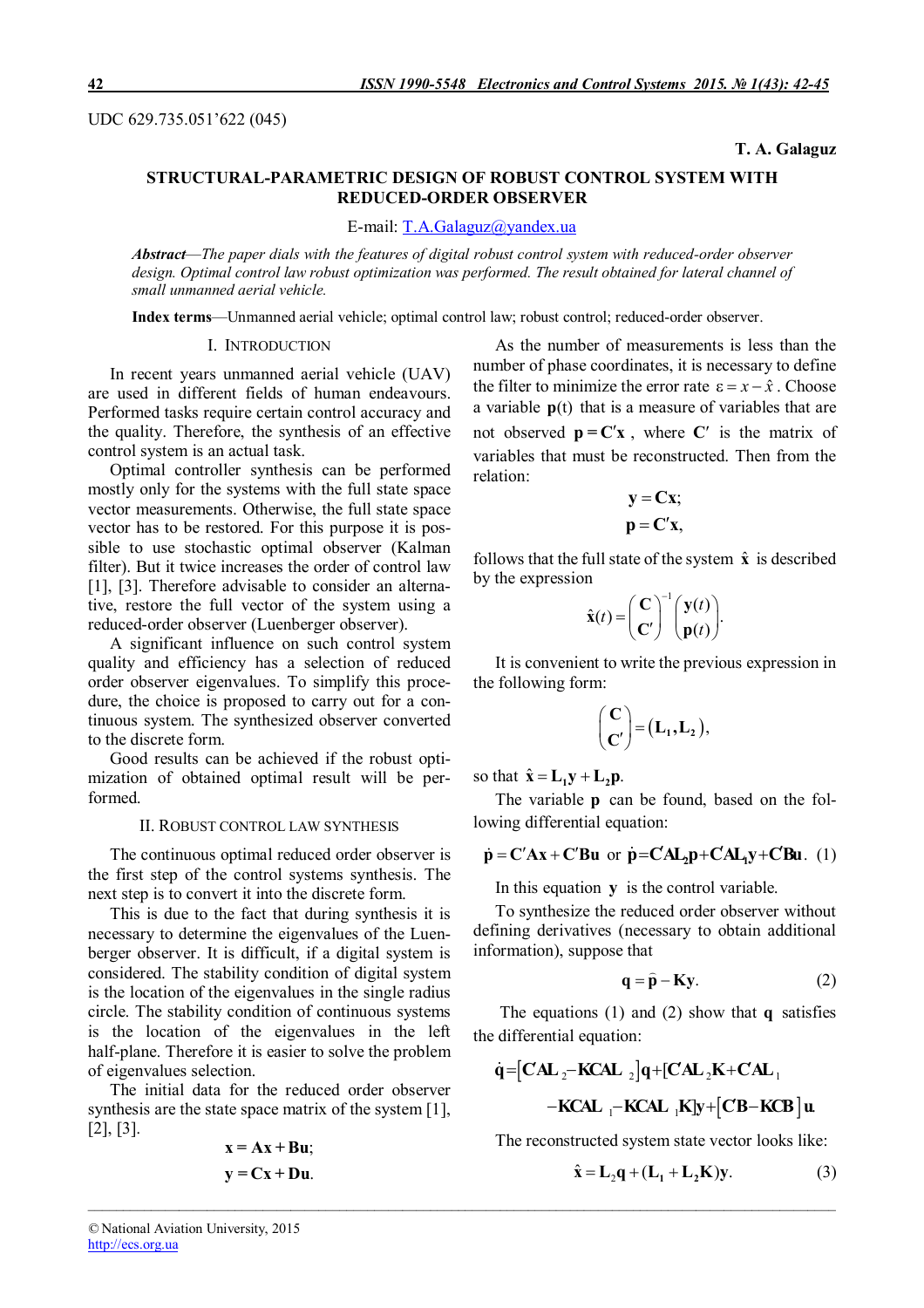The equations (1) and (3) describe the reduced order observer. To convert a continuous observer in discrete assume that

$$
\dot{\mathbf{x}} \approx \frac{\mathbf{x}_n - \mathbf{x}_{n-1}}{T},
$$

where *T* is a sampling time.

After we restored the state vector, we can synthesize control law (in which it is suggested that the full state vector is known), replacing true state with the restored one.

Regulator uses output stationary feedback

$$
\mathbf{u}(i) = -\mathbf{F}\hat{\mathbf{x}}(i), i = i_0, i_0 + 1, ..., i_1 - 1,
$$

where **F** is the gain coefficients for every variable of state vector.

Meanings of these coefficients for the expression are calculated by the formula:

$$
\mathbf{F} = \left(\mathbf{B}_d^T \mathbf{P} \mathbf{B}_d + \mathbf{R}_1\right)^{-1} \mathbf{B}_d^T \mathbf{P} \mathbf{A}_d. \tag{4}
$$

In the expression (4)  $\bf{P}$  - is a positively defined symmetrical matrix. It is a solution of equation:

$$
\mathbf{P} = \mathbf{A}_d^T \mathbf{P} \mathbf{A}_d - \mathbf{A}_d^T \mathbf{P} \mathbf{B}_d \left( \mathbf{B}_d^T \mathbf{P} \mathbf{B}_d + \mathbf{R}_1 \right) \mathbf{B}_d^T \mathbf{P} \mathbf{B}_d + \mathbf{R}_2.
$$

Thus the optimal control law is a combination of reduced order deterministic observer, in which the systems state is restored. And the optimal deterministic controller, that is immediate linear function of restored state vector. This result is knows as the separation principle in implicit form [1], [3].

The next stage is the robastization of the obtained control system [2]–[4].

The last step in the procedure of the robust control system synthesis is a modelling system in Simulink package with all the necessary nonlinear elements belonging to a real system (saturation, dead zone, etc.), and the turbulent wind. Thus, the final conclusion about the control system quality can be done after modelling [2], [3].

### ІІІ. CASE STUDY

Consider the lateral motion of a small UAV. In accordance to methods, which are described above, structural parametric synthesis of robust control system consists of three stages:

1. Synthesis of the reduced order estimator.

2. Synthesis of the optimal regulator. Robust optimization of obtained optimal result.

3. Closed loop system modelling.

On the first stage of the synthesis of the optimal control system, restoring of the full vector of the

 $\mathbf{F} = [0.3039 \quad 8.4524 \quad -6.7894 \quad -2.6904 \quad -0.0118 \quad 8.3230].$ 

system state is performed. It was made with help of reduced order estimator.

The object stat space vector is  $x = \begin{bmatrix} \beta & \varphi & p & r & \psi \end{bmatrix}$ :  $\beta$  is the yaw angle;  $\varphi$  is the roll angle; *p* is the roll rate; *r* is the yaw rate;  $\psi$  is the rate. Synthesis is performed for the series connection of the actuator and the plant. So the resulting system order is 6. Only for variables are measured:  $\varphi$ ,  $p, r, \psi$ .

For robust optimisation tow model was considered: nominal (air speed 250 km/h) and perturbed (air speed 200 km/h).

At first the reduced-order observer was synthesized. It is necessary to find the observer eigenvalues so that they minimize the matrix condition number  $\overline{C}$  [5]. The matrix condition number minimum does not provide optimum quality of the connected with the observer object. Therefore, penalty function and  $H_2$ -norm is includes in the performance index that minimizes. So we provide optimality of the reduced order observer.

The initial vector of reduced-order observer eigenvalues equals

$$
Pk = [-4.8120 -0.02387 -4.8120 -2.7416]
$$

The result of the optimization procedure is

$$
Pk = [-0.0541 -1.0248 -7.3573 -0.1682]
$$

The matrix condition number equals 1.08583 . It provides sufficient quality of the state space vector restoration. But such coefficient does not provide the maximum quality of the object connected with the observer. Therefore, the optimization procedure is performed in order to minimize the  $H_2$ -norm, as the performance of the system. The initial data for the optimization procedure are the eigenvalues obtained in the previous step. During the optimization procedure the following eigenvalues of the reduced order observer was obtained:

$$
Pk = [-0.0251 -11.9995 -6.8112 -0.0527].
$$

Using the reconstructed state vector of the system it is possible to implement the linear control low. For this purpose it is necessary to specify the coefficients

 $\mathbf{R}_1$  and  $\mathbf{R}_2$  (4). In this case they are following:

**R1**=[1.2 0.1 15 75 0.001 0.01];

$$
R1 = diag(R1); R2 = 5.
$$

As a result, the gain factor is obtained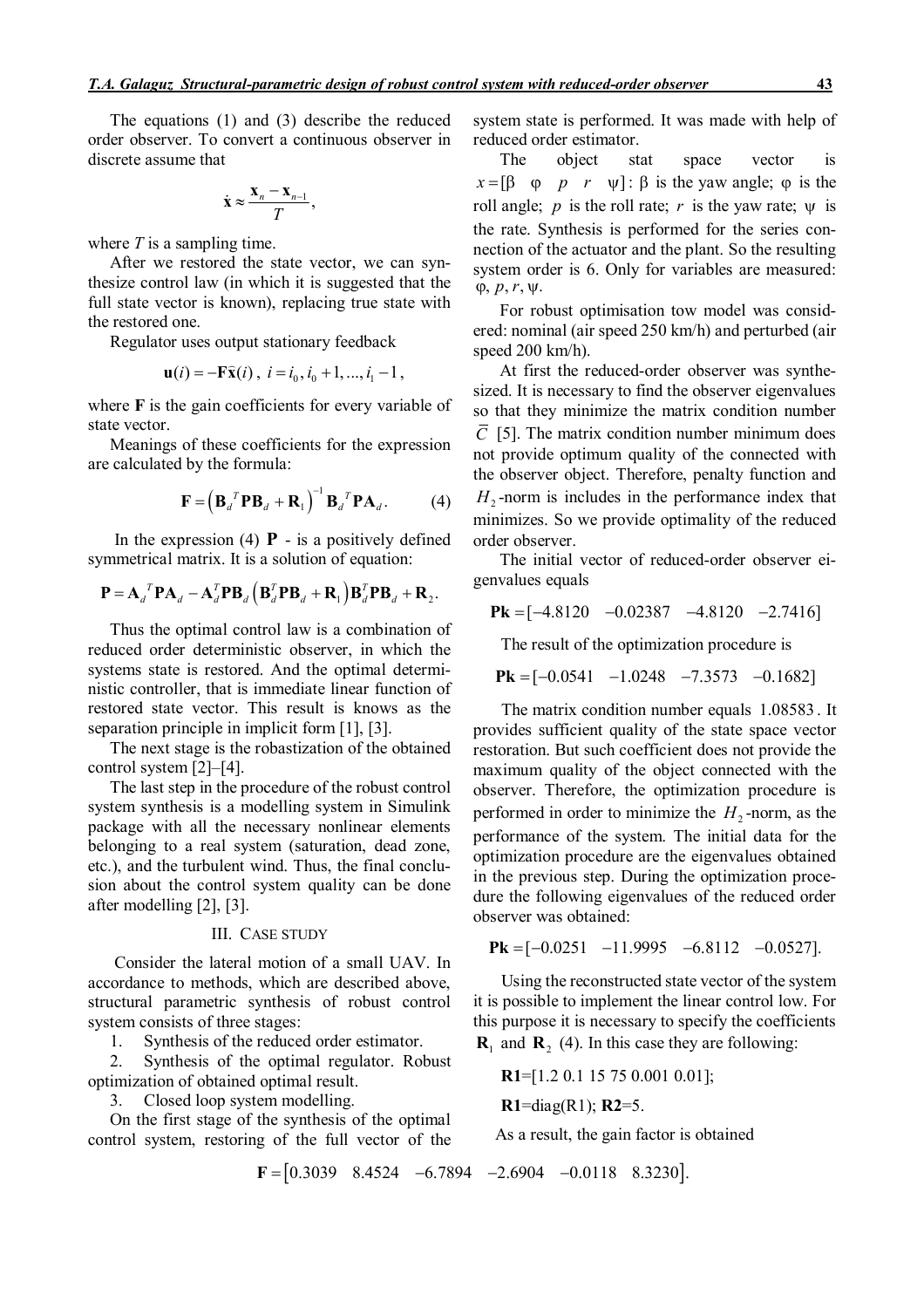Eigenvalues **Pk** of the reduced order observer and the regulator gain **F** are the initial data for robust optimization procedure.

Parameters that satisfy specified requirements obtained with the following values of the weight

coefficients in the composite performance index [2], [3]:

$$
\lambda_{sn} = \lambda_{sp} = 24.5
$$
,  $\lambda_{dn} = \lambda_{dp} = 1, 8$ ,  $\lambda_{\infty} = 7.25$ .

;

The synthesized controller is described by matrices  $\begin{bmatrix} \mathbf{A}_r & \mathbf{B}_r & \mathbf{C}_r & \mathbf{D}_r \end{bmatrix}$  that are following:

$$
\mathbf{A}_{r} = \begin{bmatrix} 0.9947 & 0 \\ 0.0013228 & 0.9943 \end{bmatrix}; \quad \mathbf{B}_{r} = \begin{bmatrix} 0.002799 & 0.0004628 & -0.019998 & 0 \\ -0.02356 & -0.02308 & -0.0006244 & -0.01159 \end{bmatrix};
$$

$$
\mathbf{C}_{r} = [0.03322 \quad -0.1068]; \quad \mathbf{D}_{r} = [-0.5895 \quad -0.4504 \quad 0.00118 \quad -0.29].
$$

Performance and robustness indices are given in the Table. The result of perturbed and nominal closed loop systems simulation represented in Figure. Modelling performed for system with turbulent wind, the standard deviation of the instantaneous velocity is equal to 2.5 m/s.



Simulation result for nominal (black line) and perturbed (gray line) systems: a is a sideslip angle; b is the roll angle; c is the roll rate; d is the yaw rate; e is the yaw angle; f is the rudder deflection